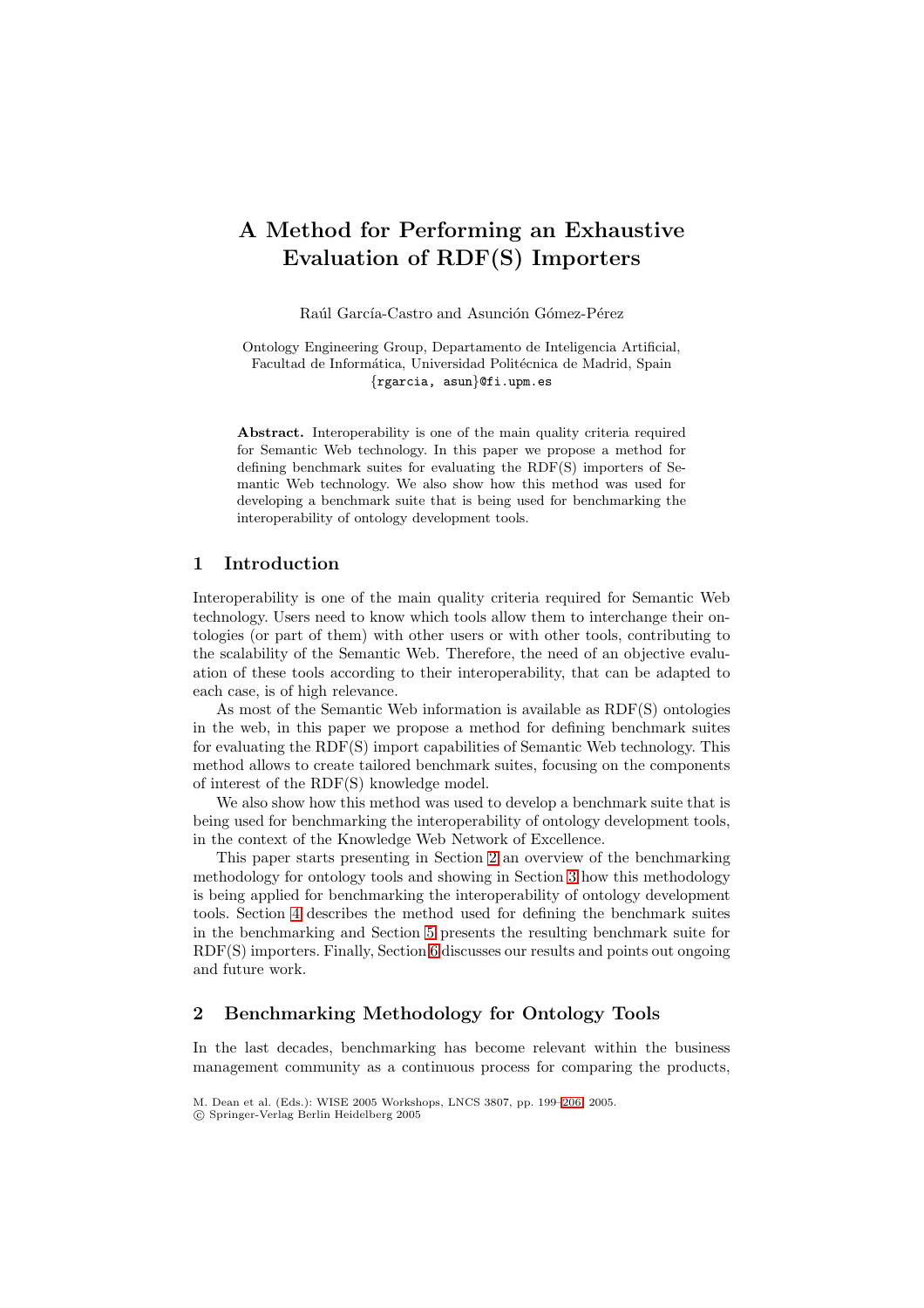services, and work processes of an organisation with those of the organisations that are recognised as representing best practices [\[1\]](#page-7-1).

The Software Engineering community does not have a common benchmarking definition. Some authors consider benchmarking as a software evaluation method [\[2\]](#page-7-2) while others adopt the business benchmarking definition, defining benchmarking as a continuous improvement process that strives to be the best of the best through the comparison of similar processes in different contexts [\[3\]](#page-7-3).

A benchmark, in contrast, is a test that measures the performance of a system or subsystem on a well-defined task or set of tasks [\[4\]](#page-7-4). However, Sim et al. [\[5\]](#page-7-5) propose to also measure tools and techniques to compare their performance.

This section summarises the benchmarking methodology developed by the authors in the Knowledge Web Network of Excellence [\[6\]](#page-7-6). The benchmarking methodology provides a set of guidelines to follow in benchmarking activities over ontology tools. This methodology adopts and extends methodologies of different areas such as business community benchmarking, experimental software engineering and software measurement as described in [\[6\]](#page-7-6).

The benchmarking methodology for ontology tools is composed of a benchmarking iteration that is repeated forever. Each iteration is composed of three phases (Plan, Experiment and Improve) and ends with a Recalibration task:

- **Plan phase.** Its main goals are: to produce a document with a detailed proposal for benchmarking, including all the relevant information about it; to search for other organisations that want to participate in the benchmarking; and to agree on the benchmarking proposal and on the benchmarking planning with all the participants.
- **Experiment phase.** In this phase, the organisations must define and execute the evaluation experiments for each of the tools that participate on the benchmarking. The evaluation results must be compiled and analysed, determining the practices that lead to these results and identifying which of them can be considered as best practices.
- **Improve phase.** This phase comprises the writing of the benchmarking report, the communication of the benchmarking results to the participant organisations and finally, in several improvement cycles, the improvement of the tools and the monitorisation of this improvement.

The goal of the Recalibration task is not to improve the tools, but to improve the benchmarking process itself using the lessons learnt while performing it.

At the time of writing this paper, this methodology is being used in Knowl-edge Web for benchmarking the interoperability of ontology development tools<sup>[1](#page-1-0)</sup>. A proposal for using this methodology for benchmarking the performance and the scalability of ontology development tools can be found in [\[7\]](#page-7-7).

<span id="page-1-0"></span> $1 \text{ http://knowledgeweb.semanticweb.org/benchmarking_interestability/$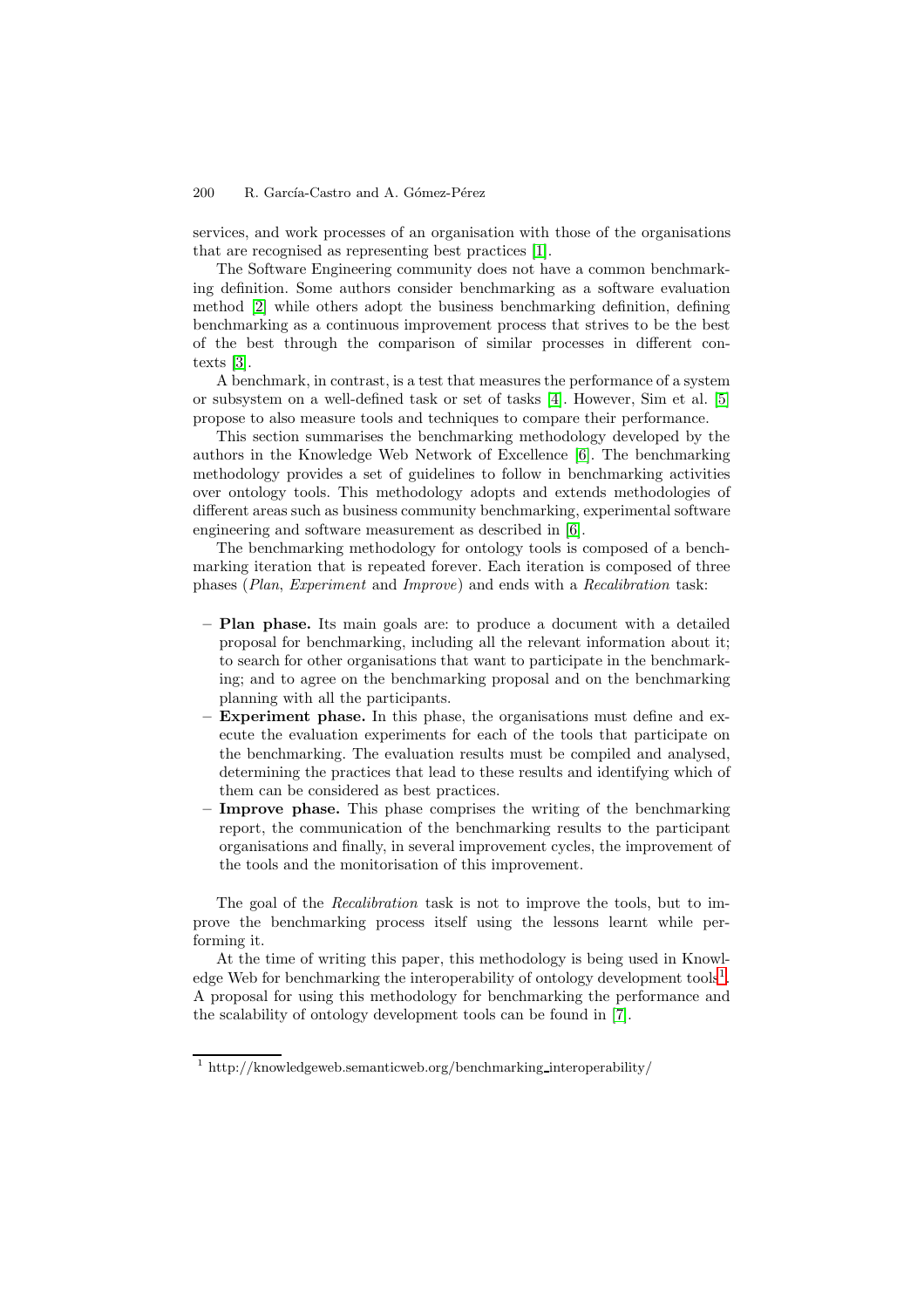# <span id="page-2-0"></span>**3 Interoperability Benchmarking**

In the benchmarking activity that is taking place in Knowledge Web, the interoperability between two ontology development tools is assessed using RDF(S) files to exchange ontologies. To exchange ontologies from one ontology development tool into another, they must first be exported from the origin tool to a RDF(S) file and then this file must be imported into the destination tool.

This scenario requires that the importers and exporters from/to RDF(S) of the ontology development tools work accurately to be able to exchange ontologies correctly. Therefore, the benchmarking is composed of the following phases:

- **Agreement phase.** The quality of the benchmark suites is essential for the results of the benchmarking. Therefore, the first step is that a group of experts reach an agreement on the definition of these benchmark suites.
- **Evaluation phase 1.** In this phase, the RDF(S) importers and exporters of the ontology development tools are evaluated.
- **Evaluation phase 2.** In this phase, the ontology exchange between ontology development tools is evaluated.

The method described in the next section was used for defining the benchmark suites that are being used for benchmarking the interoperability of ontology development tools. Section [5](#page-3-0) shows how this method was applied for defining a benchmark suite for RDF(S) importers, taking as an input the knowledge model of RDF(S).

Similarly, for defining a benchmark suite for RDF(S) exporters, a common core of the knowledge model of the ontology development tools was taken as an input. This second benchmark suite is not described in this paper because of space constraints.

### <span id="page-2-1"></span>**4 Definition of the Benchmark Suite**

The benchmark suite for evaluating RDF(S) importers is composed of benchmarks that import an ontology with a simple combination of components of the RDF(S) knowledge model (classes, properties, etc.) [\[8\]](#page-7-8). Assessing the import of real, large or complex ontologies can be useless if we don't know if the importer can deal correctly with simple ones. Besides, it is easier to find problems in simple cases than in complex ones.

We have considered the import of all the possible combinations of the components of the RDF(S) knowledge model to make the benchmark suite exhaustive. There are four different types of benchmarks:

- **Benchmarks that import single components.** For each component of the knowledge model of RDF(S), we defined: a benchmark to import a single component and another to import several components. For example, for rdfs:Class, we defined two benchmarks to import:
	- One class.
	- Several classes.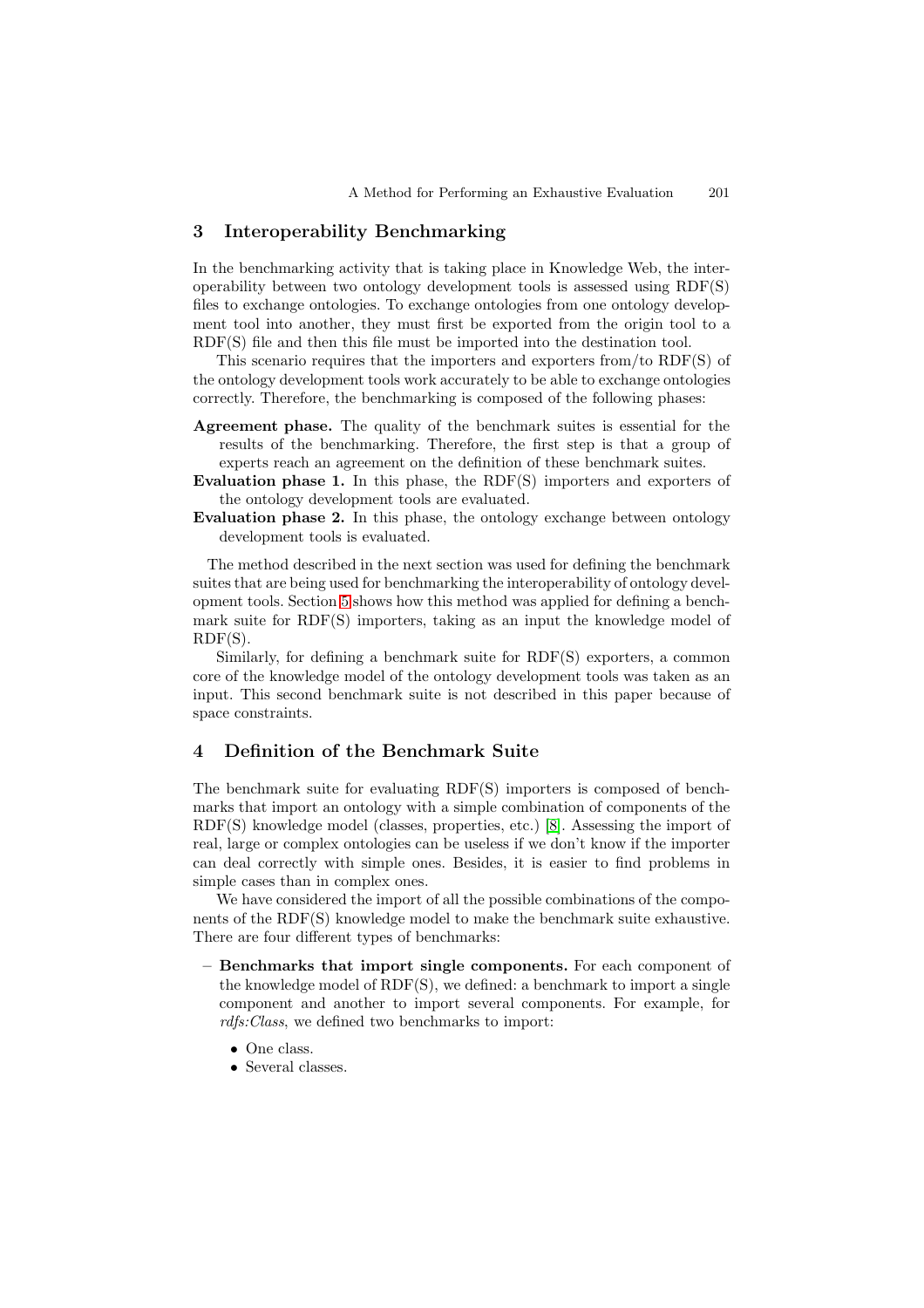- **Benchmarks that import all the possible combinations of two components with a property.** We defined all the combinations of two components related by a property, assigning cardinalities to the relations. These cardinalities define the different number of benchmarks that will be performed. For example, for rdfs:Class and the property rdfs:subClassOf, we defined five benchmarks to import:
	- One class that is subclass of another class, being this last class subclass of a third one.
	- One class that is subclass of several classes.
	- Several classes that are subclass of the same class.
	- One class that is subclass of another class and viceversa, forming a cycle.
	- One class that is subclass of himself, forming a cycle.
- **Benchmarks that import combinations of more than two components that usually appear together in RDF(S) graphs**, such as properties that have both domain and range (rdf:Property with rdfs:domain and rdfs:range); statements that have subject, predicate and object (rdf:Statement with rdf:subject, rdf:predicate and rdf:object); and definitions of lists (rdf:List with rdf:first, rdf:rest and rdf:nil). For example, for a property with a domain and a range, we defined five benchmarks to import:
	- One property that has as domain a class and as range another class.
	- One property that has as domain a class and as range several classes.
	- One property that has as domain several classes and as range another class.
	- One property that has as domain several classes and as range another several classes.
	- One property that has as domain and range the same class.
- **Benchmarks that import RDF(S) graphs with the different variants of the RDF/XML syntax**[2](#page-3-1):
	- Different syntax of URI references: absolute URI references, URI references relative to a base URI, URI references transformed from rdf:ID attribute values, and URI references relative to an ENTITY declaration.
	- Language identification attributes  $(xml:lang)$  in tags.
	- Abbreviations of: empty nodes, multiple properties, typed nodes, string literals, blank nodes, containers, collections, and statements.

# <span id="page-3-0"></span>**5 Resulting Benchmark Suite**

The resulting benchmark suite obtained using the previous method is composed of a huge number of benchmarks, because of the large number of combinations that can exist between RDF(S) components. To make the benchmark suite more usable, we propose to prune it according to its intended use and to the kind of tools that it is expected to evaluate.

<span id="page-3-1"></span> $\frac{2 \text{ http://www.w3.org/TR/rdf-svntax-grammar/}}{2}$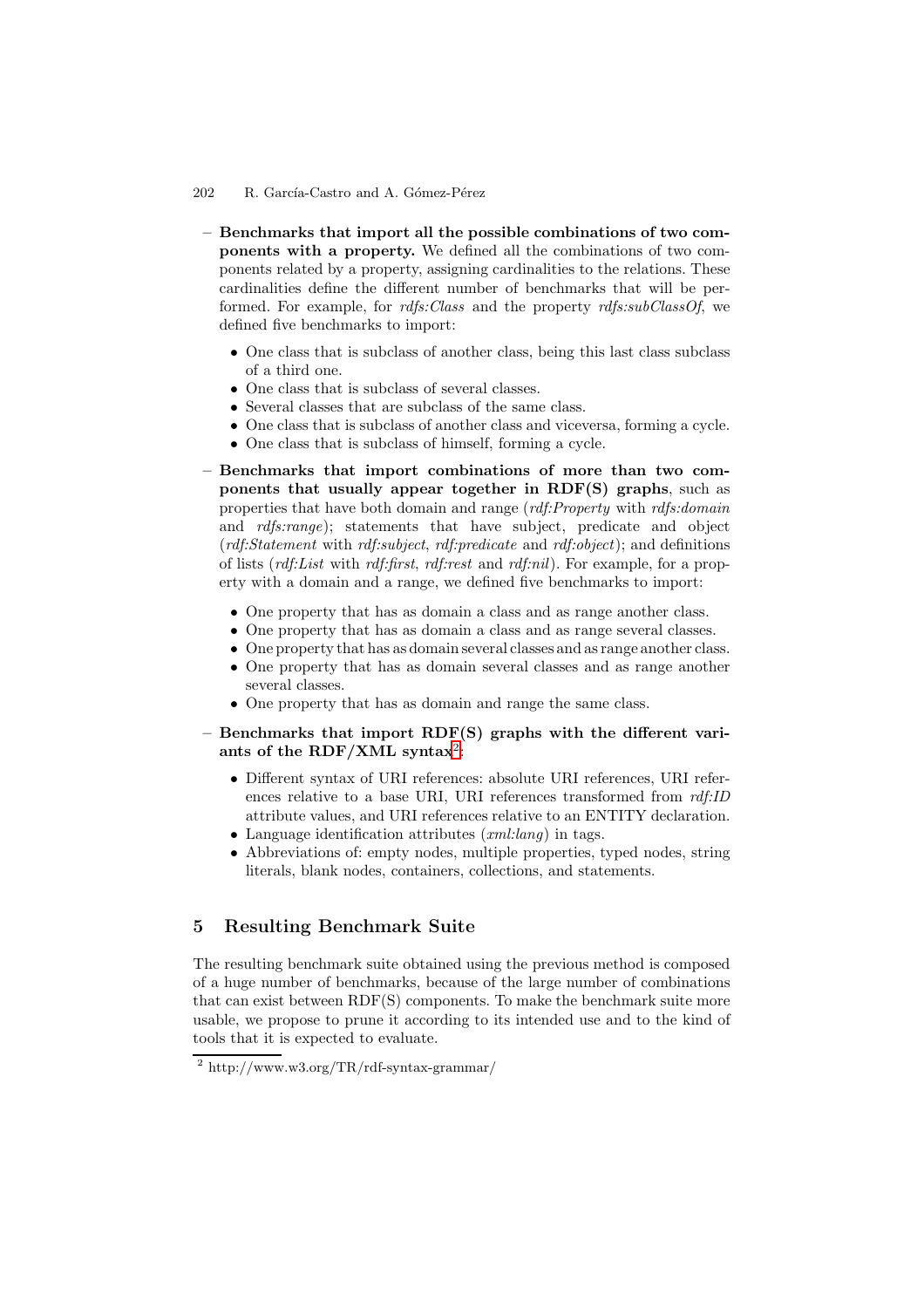For example, for evaluating the RDF(S) importers of ontology development tools, we only considered the components of the knowledge model of RDF(S) that are most frequently used for modelling ontologies in these tools: rdfs:Class, rdf:Property, rdfs:Literal, rdf:type, rdfs:subClassOf, rdfs:subPropertyOf, rdfs:range, and rdfs:domain; not dealing with the rest of the RDF(S) components.

The definition of each benchmark in the benchmark suite, as Table [1](#page-4-0) shows, includes the following fields:

- **–** An identifier, for tracking the different benchmarks.
- **–** A description of the benchmark in natural language.
- **–** A graphical representation of the ontology to be imported in the benchmark.
- **–** A file containing the ontology in the RDF/XML syntax.

| Identifier     | I14                                                                                                                   |
|----------------|-----------------------------------------------------------------------------------------------------------------------|
| Description    | Import one class that has the same property with several                                                              |
|                | other classes                                                                                                         |
| Graphical      |                                                                                                                       |
| representation |                                                                                                                       |
|                | prop                                                                                                                  |
|                |                                                                                                                       |
|                |                                                                                                                       |
|                | prop                                                                                                                  |
|                |                                                                                                                       |
|                | <rdf:rdf <="" th="" xmlns="http://www.w3.org/2000/01/rdf-schema#"></rdf:rdf>                                          |
|                | xmlns:g1="http://www.test.org/graph14#"                                                                               |
|                | xmlns:rdf="http://www.w3.org/1999/02/22-rdf-syntax-ns#"                                                               |
|                | xmlns:rdfs="http://www.w3.org/2000/01/rdf-schema#"><br><class rdf:about="http://www.test.org/graph14#class1"></class> |
| RDF/XML file   | <g1:prop1 rdf:resource="http://www.test.org/graph14#class2"></g1:prop1>                                               |
|                | <g1:prop1 rdf:resource="http://www.test.org/graph14#class3"></g1:prop1>                                               |
|                | $\langle$ /Class><br><class rdf:about="http://www.test.org/graph14#class2"></class>                                   |
|                | <class rdf:about="http://www.test.org/graph14#class3"></class>                                                        |
|                | $\langle \text{rdf:RDF} \rangle$                                                                                      |
|                |                                                                                                                       |

<span id="page-4-0"></span>**Table 1.** An example of a benchmark definition

The resulting benchmark suite<sup>[3](#page-4-1)</sup> contains 72 benchmarks grouped in the following categories: class benchmarks, metaclass benchmarks, subclass benchmarks, class and property benchmarks, property benchmarks, subproperty benchmarks, property with domain and range benchmarks, instance benchmarks, instance and property benchmarks, and syntax and abbreviation benchmarks. Table [2](#page-5-0) shows the benchmarks corresponding to the first three categories and Table [3](#page-5-1) shows the graphical representations of these benchmarks.

<span id="page-4-1"></span> $3$  http://knowledgeweb.semanticweb.org/benchmarking\_interoperability/ rdfs import benchmark suite.html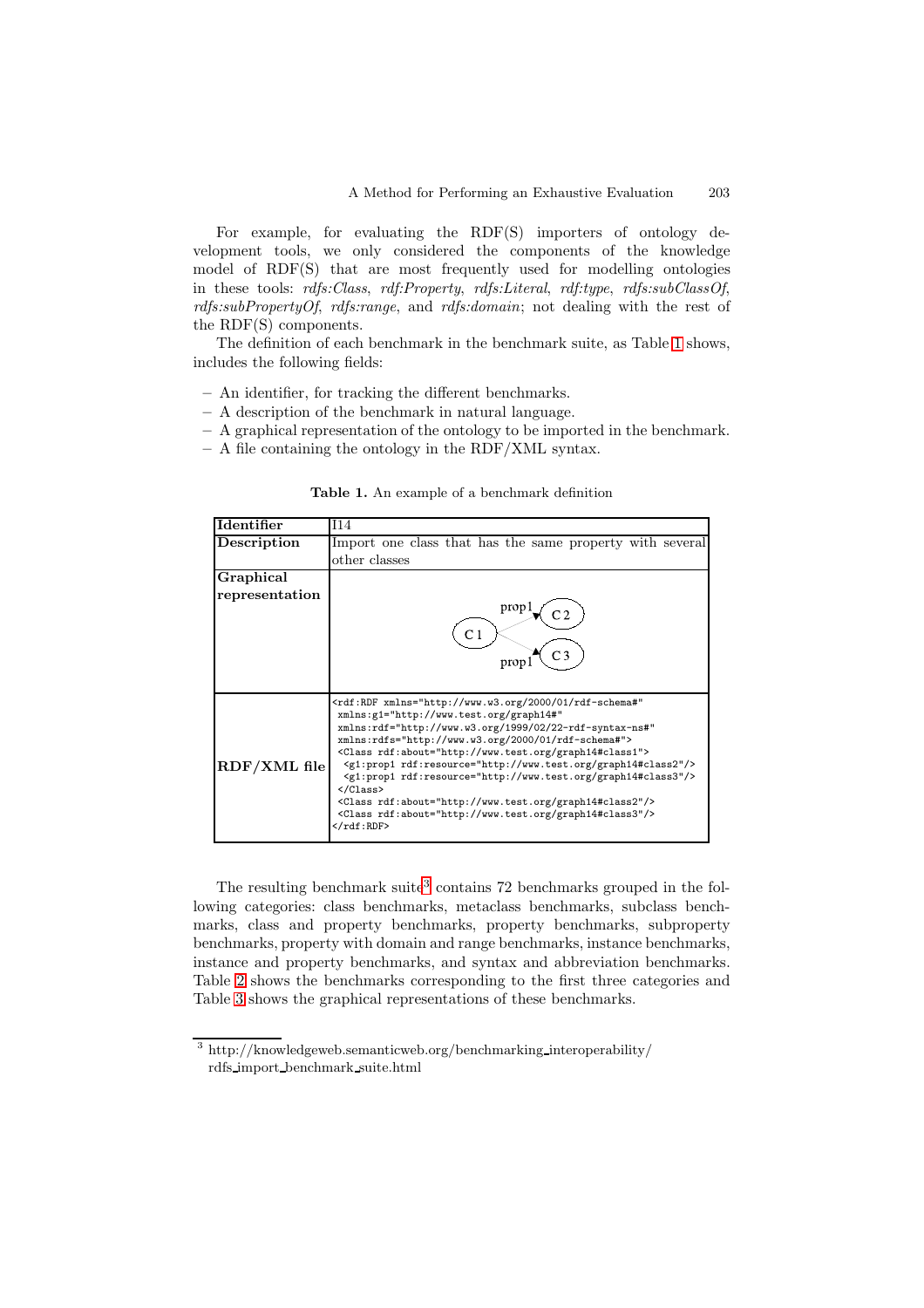**Table 2.** Benchmarks that import classes, metaclasses, and subclasses

<span id="page-5-0"></span>

| Id.             | Description                                                             |
|-----------------|-------------------------------------------------------------------------|
| Class           | I01 Import just one class                                               |
| benchmarks      | 102 Import several classes with no properties between them              |
| Metaclass       | I03 Import one class that is instance of another class, being this last |
| benchmarks      | class instance of a third one                                           |
|                 | 104 Import one class that is instance of several classes                |
|                 | 105 Import several classes that are instance of the same class          |
|                 | 106 Import one class that is instance of another class and viceversa    |
|                 | 107 Import just one class that is instance of himself                   |
| <b>Subclass</b> | 108 Import one class that is subclass of another class, being this last |
| benchmarks      | class subclass of a third one                                           |
|                 | 109 Import one class that is subclass of several classes                |
|                 | I10 Import several classes that are subclass of the same class          |
|                 | I11 Import one class that is subclass of another class and viceversa,   |
|                 | forming a cycle                                                         |
|                 | I12 Import just one class that is subclass of himself, forming a cycle  |

**Table 3.** Graphical representation of the benchmarks shown in Table [2](#page-5-0)

<span id="page-5-1"></span>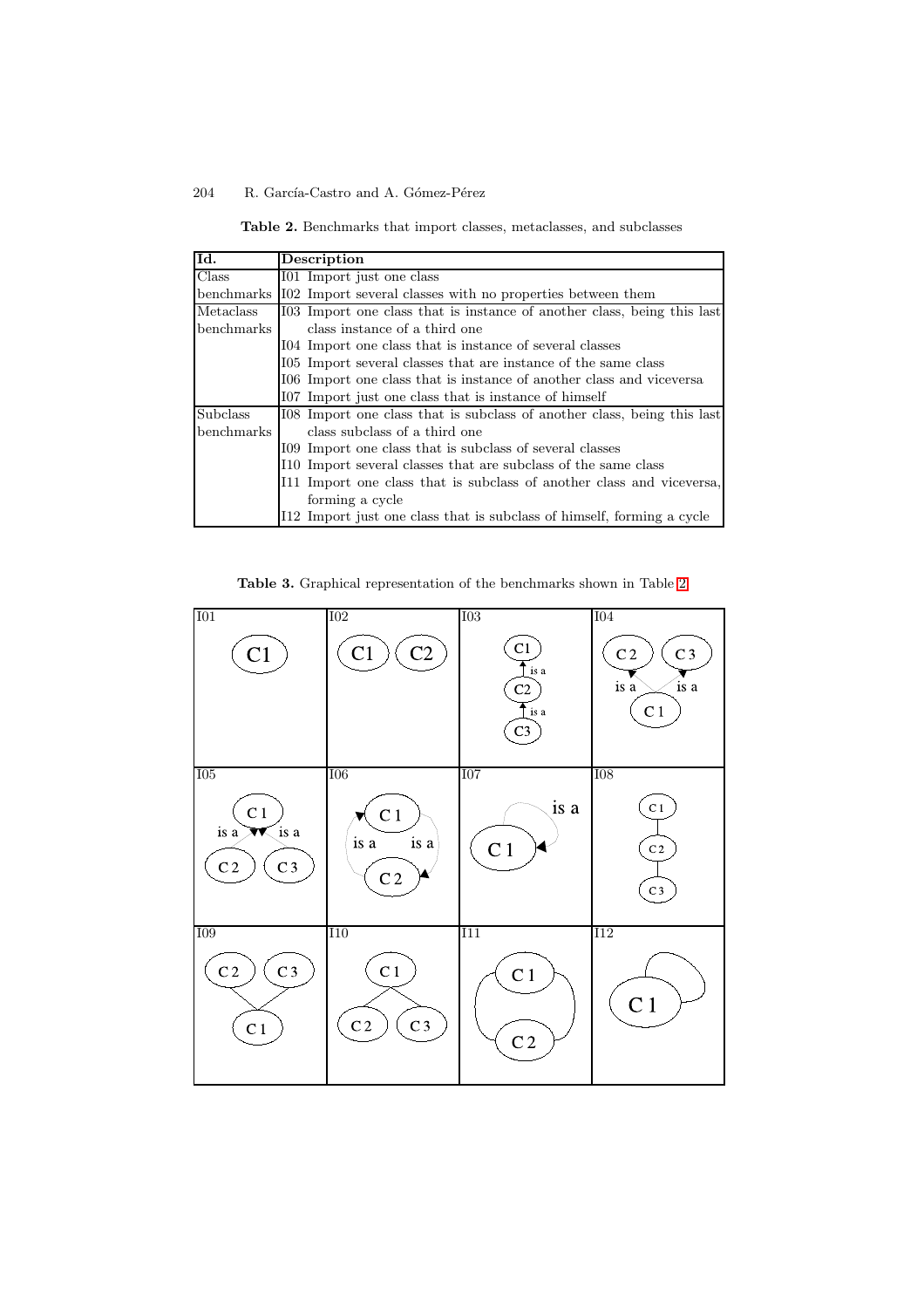The execution of each benchmark in the benchmark suite comprises the following steps:

- 1. To define in the ontology development tool the expected result of importing the RDF(S) ontology.
- 2. To import the file with the RDF(S) ontology into the tool.
- 3. To compare the imported ontology with the expected ontology to check whether they are the same.

Although these steps can be performed manually, some automatic mean of performing them (or part of them) is highly advised when dealing with many benchmarks, specially for comparing the expected ontology with the imported one.

The expected results of a benchmark execution are:

- **–** If the tool passes the benchmark or does not.
- **–** If not, the reasons for not passing the benchmark. It could be because of a wrong implementation of the importer or because the tool cannot represent the RDF(S) component in its own knowledge model.
- **–** If the tool does not pass the benchmark and is corrected to pass it, the changes performed.

The last two results have the goal of obtaining from the tool developers the practices used when developing the RDF(S) importers. This can allow to extract, if possible, the best practices performed by these developers.

### <span id="page-6-0"></span>**6 Conclusions and Future Work**

In this paper we present a method for defining benchmark suites for evaluating the RDF(S) import capabilities of Semantic Web technology. There are other benchmark suites for RDF like the RDF Test Cases [\[9\]](#page-7-9), but they are not exhaustive enough and they are not flexible enough to be used for different evaluations. The RDF Test Cases are quite concrete, as they just deal with certain issues addressed by the RDFCore Working Group.

We also show how the method was applied for defining a benchmark suite for evaluating the RDF(S) importers of ontology development tools, and how this benchmark suite is being used for benchmarking the interoperability of ontology development tools in Knowledge Web.

This method was also used to define a benchmark suite for evaluating the RDF(S) exporters of ontology development tools<sup>[4](#page-6-1)</sup>. Instead of taking as an input the RDF(S) knowledge model, a common core of the knowledge models of the ontology development tools was used to define the benchmark suite. The method can also be used to define benchmark suites specific to other languages such as OWL[5](#page-6-2) or specific to the knowledge model of a certain tool.

 $4 \text{ http://knowledgeweb.semanticweb.org/benchmarking_interestability/$ 

<span id="page-6-1"></span>rdfs export benchmark suite.html

<span id="page-6-2"></span> $5 \text{ http://www.w3.org/TR/owl-features/}$